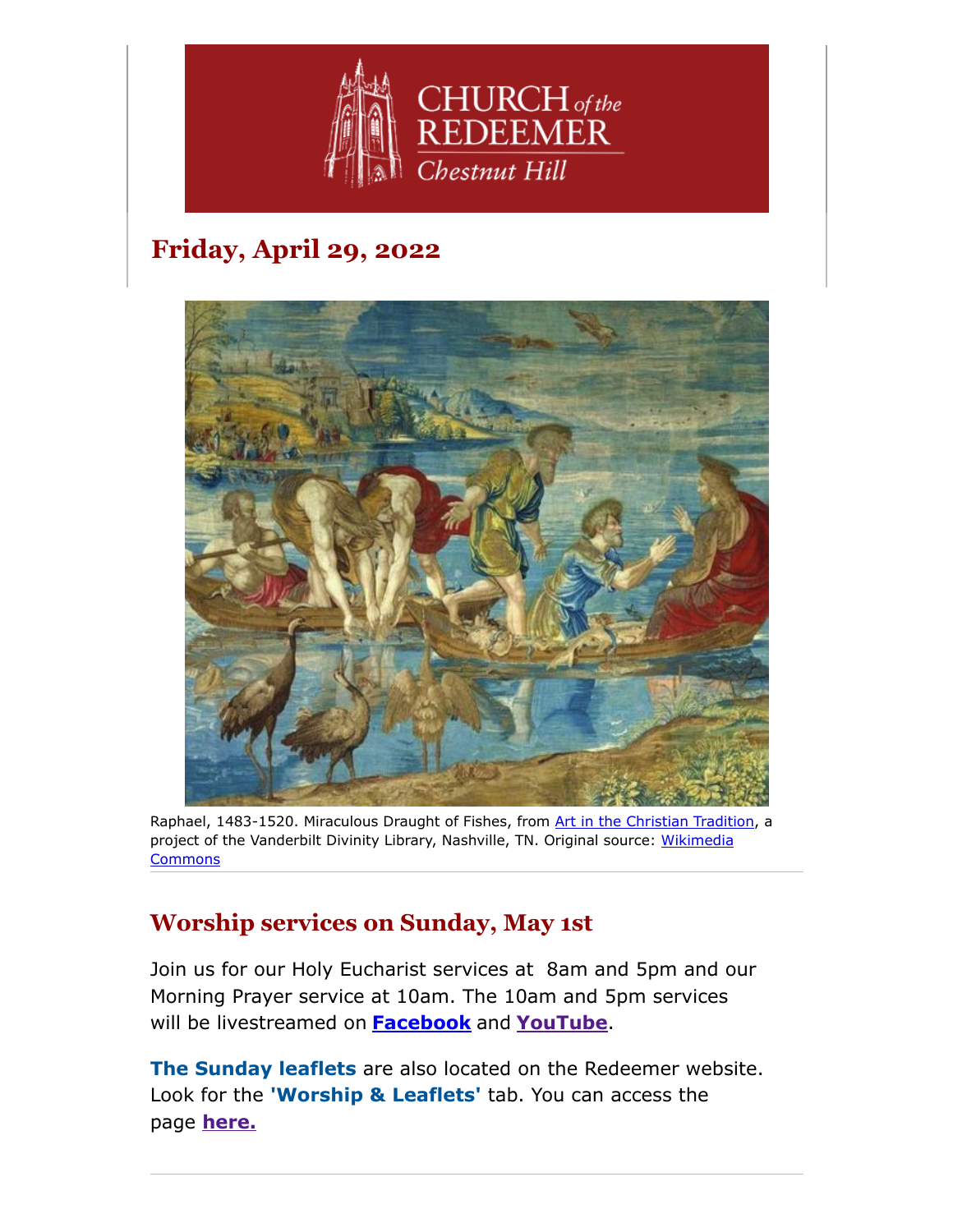**[10am Sunday, May 1st Morning Prayer leaflet >](https://drive.google.com/file/d/1kGdtWaCRRtyR653ofhcR5s4O0Mb3CLDC/view?usp=sharing)**

## **Readings for Sunday, May 1, 2022**

[Acts 9:1-6, \(7-20\)](https://lectionarypage.net/YearC_RCL/Easter/CEaster3_RCL.html#ot1) [Revelation 5:11-14](https://lectionarypage.net/YearC_RCL/Easter/CEaster3_RCL.html#nt1) [John 21:1-19](https://lectionarypage.net/YearC_RCL/Easter/CEaster3_RCL.html#gsp1) [Psalm 30](https://lectionarypage.net/YearC_RCL/Easter/CEaster3_RCL.html#ps1)

**[5pm Sunday, May 1st Holy Eucharist Rite I leaflet >](https://drive.google.com/file/d/1jab9bwfDoBf_7rkNjm3GfR2IRg5k-sj9/view?usp=sharing)**

 **You are invited to the Rectory!**

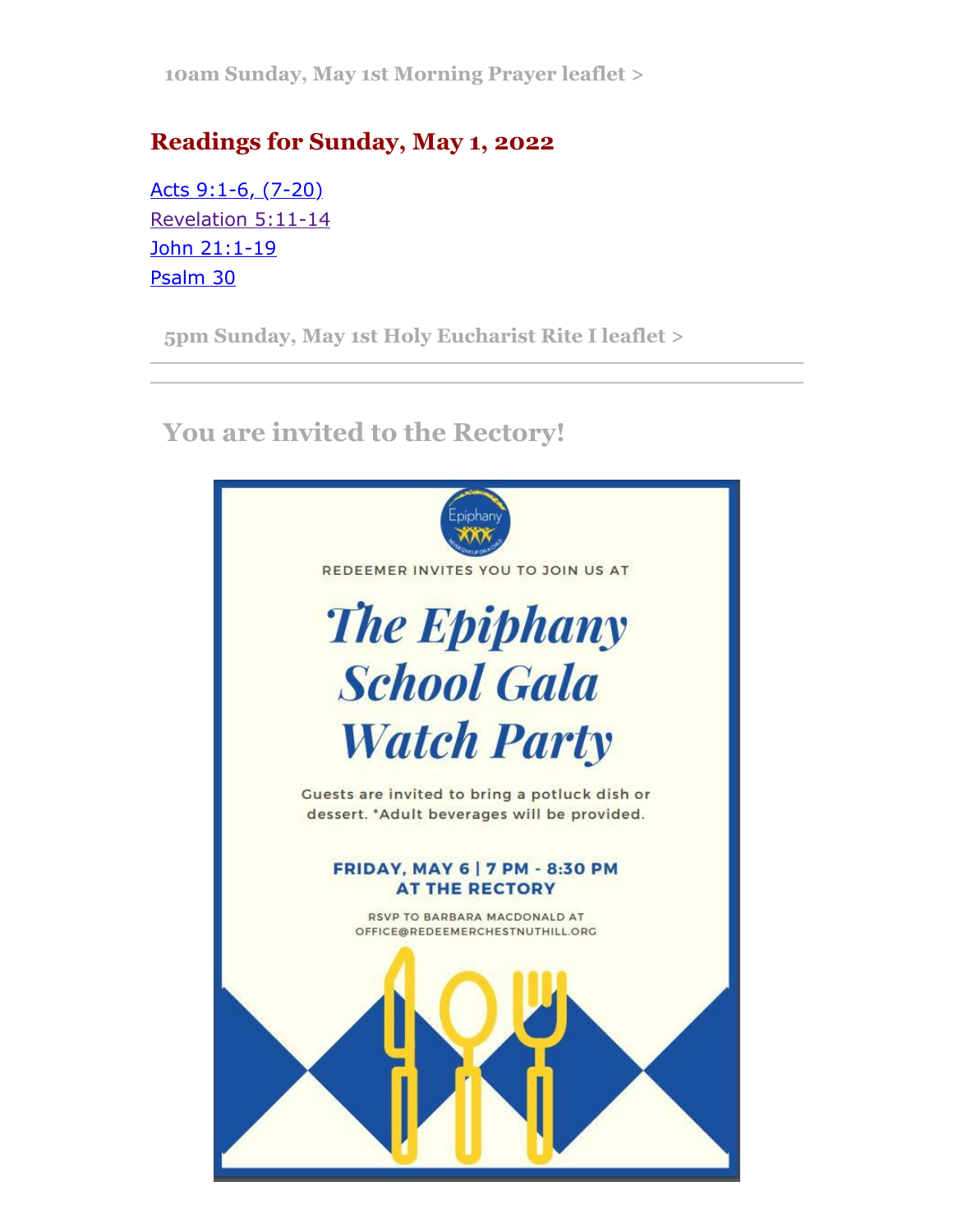## **Please join us for a special Mother's Day Tea and Children's Craft Party - May 7th at 2pm**



Please join us for the Church Service League's Mother's Day Tea and Children's Craft Party under the St. Francis tent at the Redeemer Saturday, May 7th from 2-4pm. To attend, [please sign up here](https://www.signupgenius.com/go/4090C4FACAA23A4FD0-church)!



FUEL volunteers pack and deliver hundreds of bags of groceries every week and we rely on your donations of food and your help packing the bags.

**[Please sign up here](https://signup.com/go/FNGHQhR)** to sort and pack when you can. Backup delivery drivers are also always welcome, and if you'd like a onetime project, even something you could do at home as a family, just let me know. Thank you!

--Velura Perry

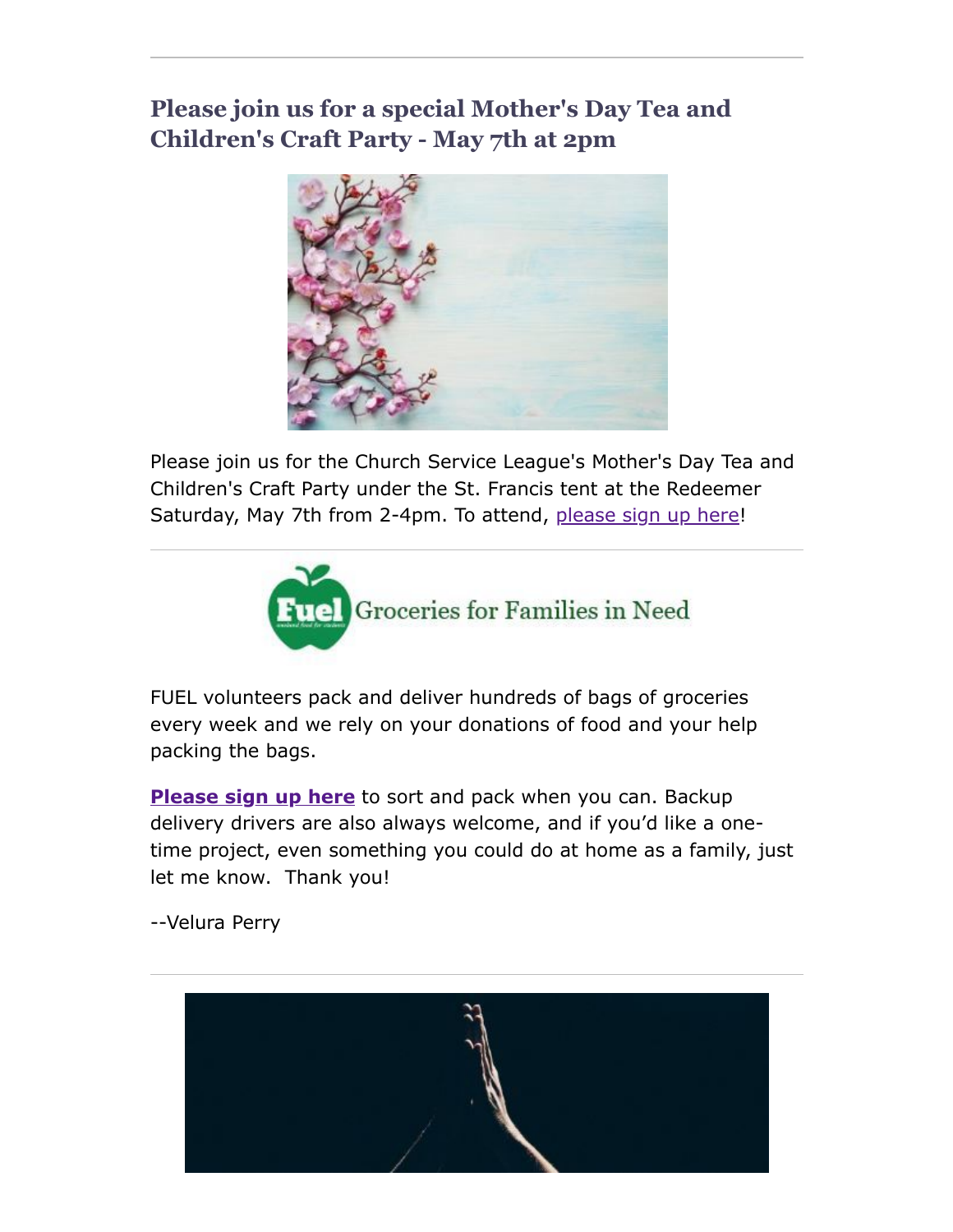#### **Join Barrie Rose for Embodied Prayer Wednesdays, 5:30-6:30pm & Thursdays, 10:30-11:30am In the Undercroft**

Sela is an embodied prayer class inspired by the western spiritual tradition. It longs to retrieve and bring into the 21st century "secular age" the riches of the Christian contemplative tradition to the common person who longs for a deeper connection to his/her depths as well as the heights of transcendence. We long for these riches (embodied prayer postures and contemplative methods etc.) to be a light to a western world that is dying for spiritual food, bodily connection, human community, and psychological healing.

The class is held Wednesdays from 5:30-6:30pm and Thursdays from 10:30-11:30am in the undercroft of the church. We have our base flow/curriculum based on the Christian theologian St. Dominic's (1170-1221) *Nine Ways of Prayer.*

Everyone is welcome (12 and up) please bring comfortable exercise clothes (since the class is movement-based) as well as a heart open to engage God in prayer in and through the body and breathe. If you have a yoga mat you would like to bring feel free to bring it, we also have Sela mats, blocks, and straps available on site.

*Barrie Rose will be teaching the Sela class. She has a background in dance as well as in teaching ballet, she is a certified yoga instructor (trained in Nepal) and has a master's degree in spirituality (from Boston College).*



**Sunflowers for Ukraine** As your sunflower seeds germinate and grow during Eastertide, please continue to gather your family and say the prayer below in support of the Ukrainian people. If you would like sunflower seeds and a pot, please email **[Anne Grandin](mailto:annegrandin@icloud.com)**.

*Rev. Mike Dangelo's Prayer*

*Dear God, Ruler of the Nations and Prince of Peace,*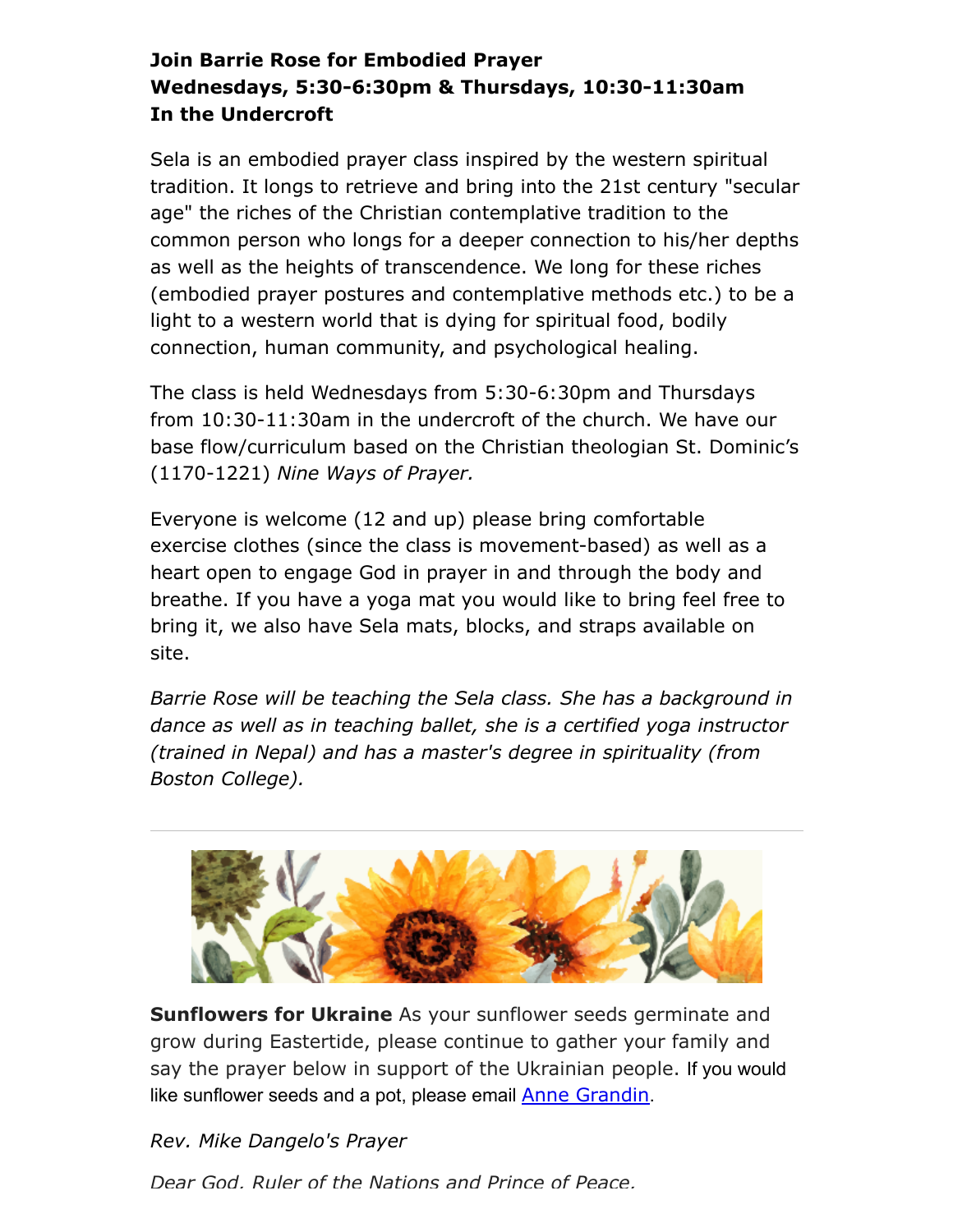*Dear God, Ruler of the Nations and Prince of Peace,*

*We give you thanks for the good earth warmed by the coming of spring and the gentle rains which water it. We thank you for these seeds which hold within themselves the secret life that will soon break forth into holy light. As we plant these seeds we remember before you the people of Ukraine who claim this flower as a symbol of their nation. We ask you, Gracious Lord, to break the sword of war in their land, and restore the homes and lives destroyed in violence. May these flowers bloom, and in them may we know the hope of your risen Son our savior Jesus Christ in whose name we pray. Amen.*

### **Join us for Adult Bible Study Sunday mornings and throughout the week!**

#### **Here are the many opportunities for Bible Study. All are invited!**

Sunday Mornings, 9-9:45am, in person or [Join Zoom Meeting](https://us02web.zoom.us/j/86566228912?pwd=aGxWTU1PU3Y3TDZsVTdmbXg2UnNvZz09)

[Wednesday morning Men's Bible Study, 7-8am,](https://us02web.zoom.us/j/89392200698?pwd=czIzYmlKT1JCRmkrdlBFM2lJaGdkZz09) in person or - Join Zoom Meeting

Thursday morning Women's Bible Study, 9-10:30am - in person and on Zoom. [Join Zoom Meeting](https://us02web.zoom.us/j/82431832126?pwd=ZXBLQUFnL2haSEZyWll3b0R0MEpmUT09#success#success)

First Monday of the month Downtown Bible Study over lunch (Offsite), 12:15 - 1:30pm. For more information, please email [Graeme Mills](mailto:gmills@cambridgeassociates.com).

#### **We hope you will join us!**

#### **Children's & Teens' Events**

Check your weekend (either Friday or Saturday) email for links for Sunday School (3yo-6th grade), Middle School Youth Group (5-8th grade), Confirmation Class, and High School Youth Group. Email **[Barrie Rose](mailto:families@redeemerchestnuthill.org)** if you'd like to be on the list!

**Redeemer Calendar**